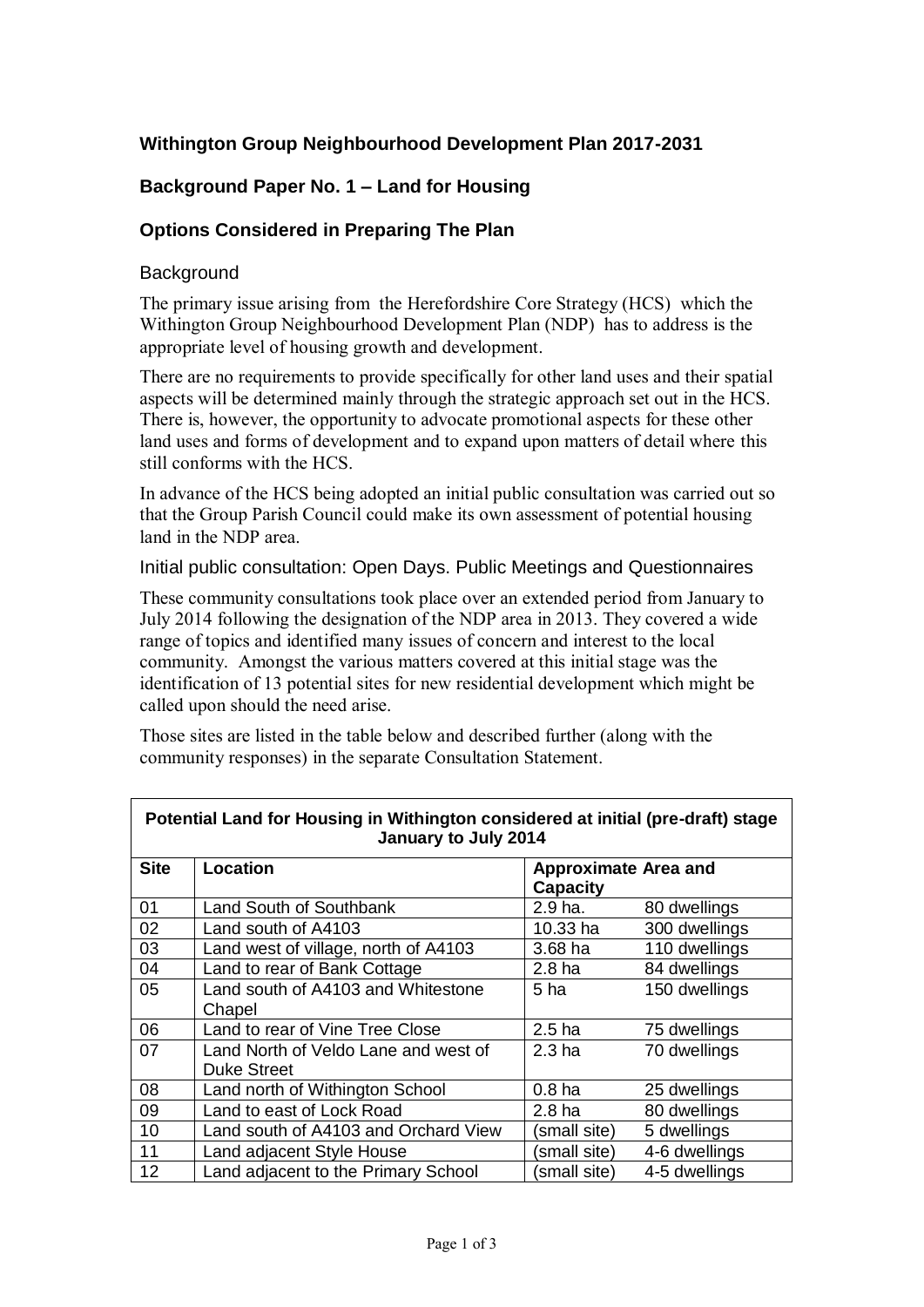| (small site)<br>Land adjacent to Village Hall<br>4 dwellings |  |
|--------------------------------------------------------------|--|
|--------------------------------------------------------------|--|

Work on the NDP then awaited the completion of work on the Herefordshire Core Strategy which was finally adopted in October 2015. The new Core Strategy redefined the requirements for housing land supply and the status of the various settlements in the Withington Group Parish. Site no. 01 above received planning permission and was already committed to development before this NDP reached the consultation stage as a draft plan (regulation 14) in June and July 2018.

## Options Considered in drawing up the Draft Plan.

The HCS sets out a targets for housing growth in Policy RA1 – Rural Housing Distribution using the concept of "Proportionate housing development". The Withington Group falls within an area where "Proportionate" is set at a target of 18%.

Figures provided by Herefordshire Council (as the Local Planning Authority – LPA) for April 2018 establish that the 18% target results in a total for the NDP area of 127 new dwellings in the plan period. The same source also identified a total housing supply already established of 254 (see table 1 in the NDP) – i.e. double the required amount.

Various options for dealing with level of oversupply have been the subject of public consultation and have been discussed with officers of the LPA throughout the plan preparation process are summarised below.

## Option 1 – Do Nothing

This would mean relying solely on Development Management practices of the LPA to ensure that the existing commitments are developed in a manner that meets the needs of the local community and that any further oversupply is limited by HCS policy and National Planning Policy Guidance. By implication this would allow only ad-hoc influence from the local community through responding to planning applications. It also depends on developer-led initiatives which may or may not meet local needs. A further "sub-option" would be to rely on the LPA bringing forward its Rural Areas Development Plan Document and including policies for this NDP area within it.

## Option 2 – Seek to reduce the oversupply

The inherent risk of a high level of oversupply is that it would not be "Proportionate" for the Withington Group of parishes and may draw development away from other parishes in the same HCS sub-area thereby preventing them reaching their appropriate proportionate development needs. Planning permissions can, in theory, be revoked under Section 97 of the Town and Country Planning Act 1990 but that was not considered as a realistic option and has not been offered by the LPA anyway. Should existing permissions expire before development commences then the LPA has the option of not renewing permission, but that would need to be considered in the context at the time. It was not considered realistic to actively plan for existing permissions to expire and to depend on that for managing housing supply.

## Option 3 – Seek to restrict further oversupply

A moratorium on all new permissions has not been offered by the LPA and would be a very restrictive approach that would not allow for changes in circumstances or any specific local needs. Hence that concept has not been pursued. Instead the Steering